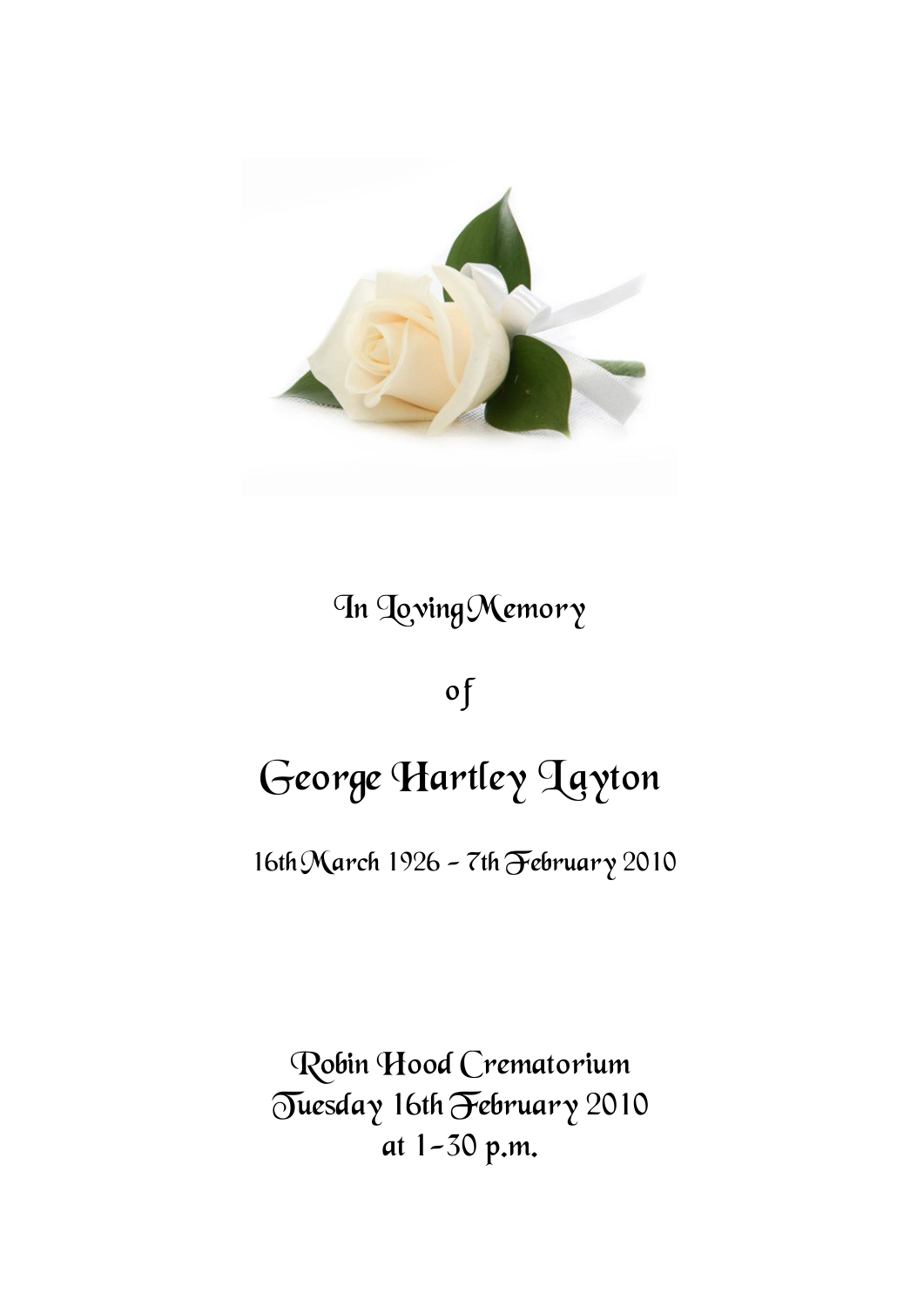## Order of Service

Service led by Rev. Anthony Howe

Entrance Music  $-$  Wind Beneath My Wings

Opening Sentences

 $\delta$ ribute

- by son Michael

#### Hymn

Praise, my soul, the king of heaven; To his feet thy tribute bring. Ransomed, healed, restored, forgiven, Who like me his praise should sing ? Praise him! Praise him! Praise the everlasting king.

Praise him for his grace and favour To our fathers in distress; Praise him still the same for ever, Slow to chide, and swift to bless. Praise him! Praise him! Glorious in his faithfulness.

Father-like, he tends and spares us; Well our feeble frame he knows; In his hands he gently bears us, Rescues us from all our foes. Praise him! Praise him! Widely as his mercy flows.

Angels, help us to adore him; Ye behold him face to face; Sun and moon, bow down before him; Dwellers all in time and space. Praise him! Praise him! Praise with us the God of grace.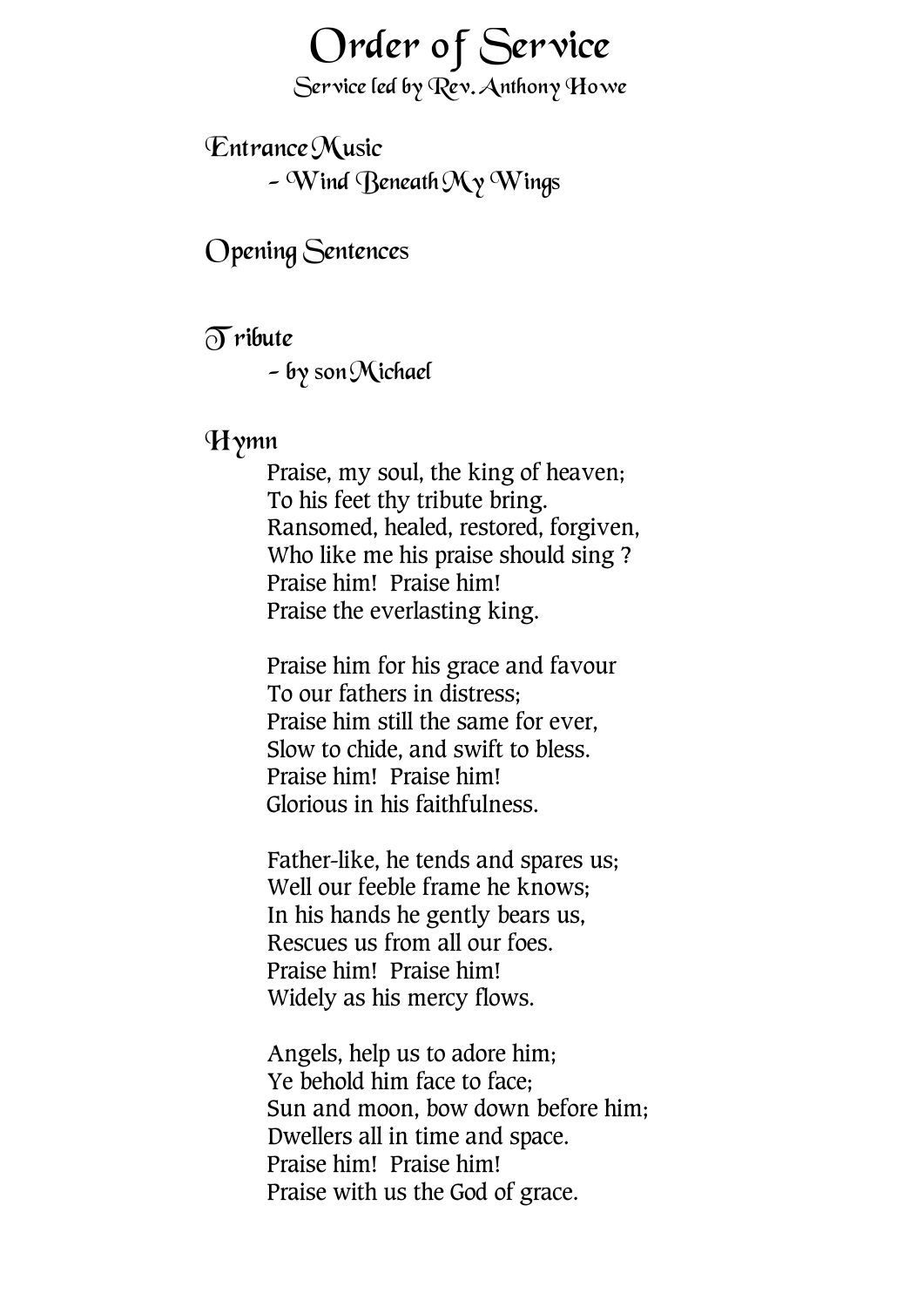$\delta$ ribute - by Rev. Anthony Howe

Prayers

Music on Reflection - The Rose

Committal

Closing Words

Exit Music - Time To Say Goodbye